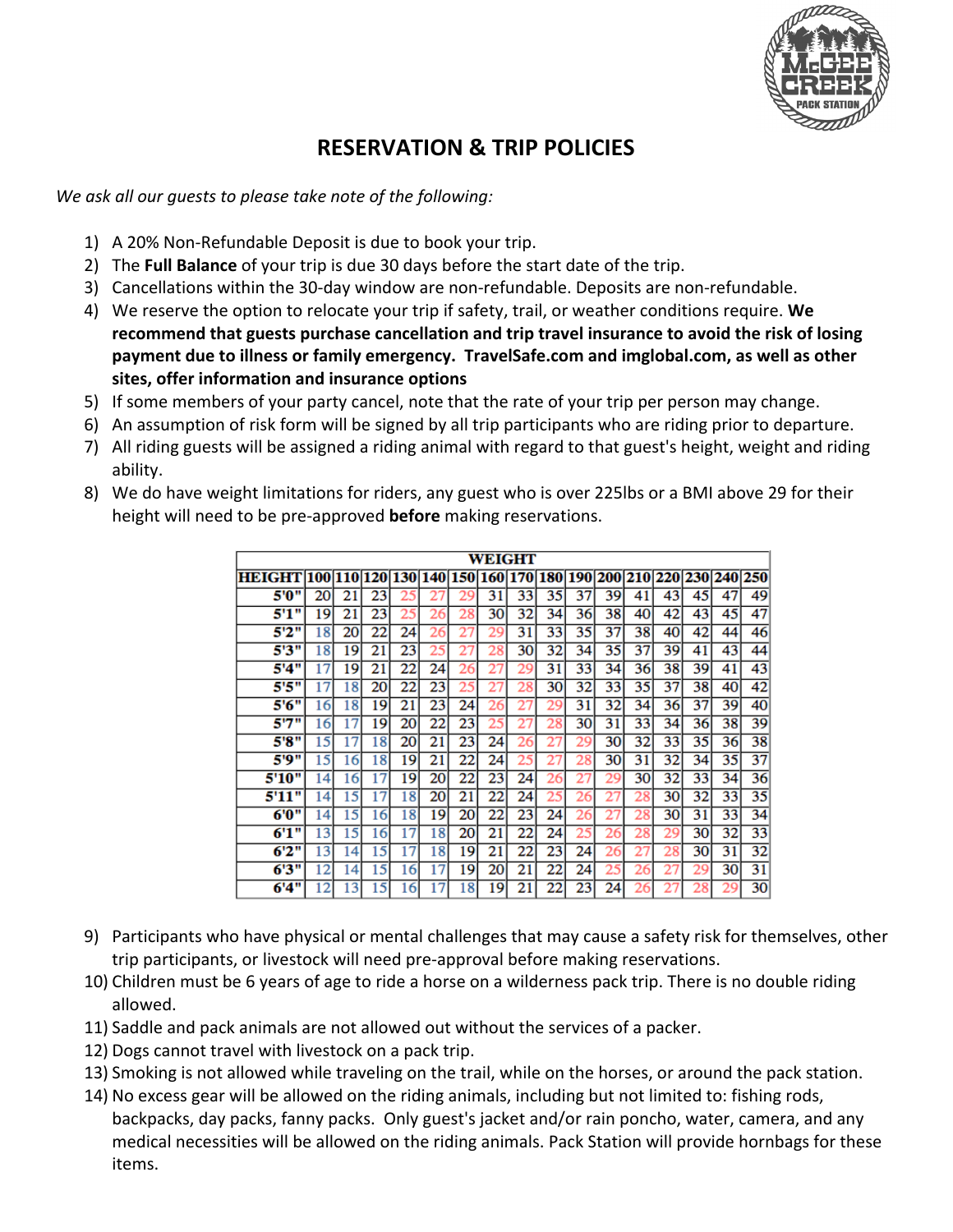

- 15) No mind-altering substances may be consumed before or during the ride. A guest will be asked to dismount their animal and walk if any of these substances are in evidence.
- 16) Helmets are available and required for children 12 & under, ages 13-17 must wear a helmet or have a parent signature to decline the use of a helmet.
- 17) Riders **must**, to the best of their ability, obey and listen to the instructions and directions of the trail guide/packer and management.
- 18) Please be prepared to hike certain sections of trail due to safety requirements. (In particular, either side of McGee Pass, the trail down from Steelhead and Grass Lakes, and Laurel Pass).

### *We appreciate your cooperation with these procedures that are designed to make your vacation safe and enjoyable!*

*THANK YOU!*

### **WHEN YOU ARRIVE:**

*We hope this information will be helpful to you, please read:*

**Upon arrival you will be directed to the packing dock to unload your gear. You will need to fill out liability release forms (unless this has been done ahead of time), obtain wilderness permits, fit helmets for children 12 and under, overview brief low - impact camping procedures, pack water and minimal essentials in your "horn bag". This will go with you on your riding animal. It will be kept to a maximum weight of 3 lbs, (1 horn bag per rider). Please be prepared to take ONLY the necessary items. All other gear will be stowed on the pack mules. At this time, you will be assigned a riding animal with regard to your height, weight, and riding ability. You will be directed to the mounting area, where riding horses and mules are lined up according to trail guide's discretion. Once mounted, we ask that you remain seated, quiet, and still. Your trail guide will adjust your stirrups for maximum control and safety, advise you as to how to hold your reins, tie your horn bag and jacket/rain gear on your saddle. Once all are mounted, your guide will give a safety and instructional talk with regard to your ride. Please pay very close attention at this time.**

*HAVE A GREAT RIDE!*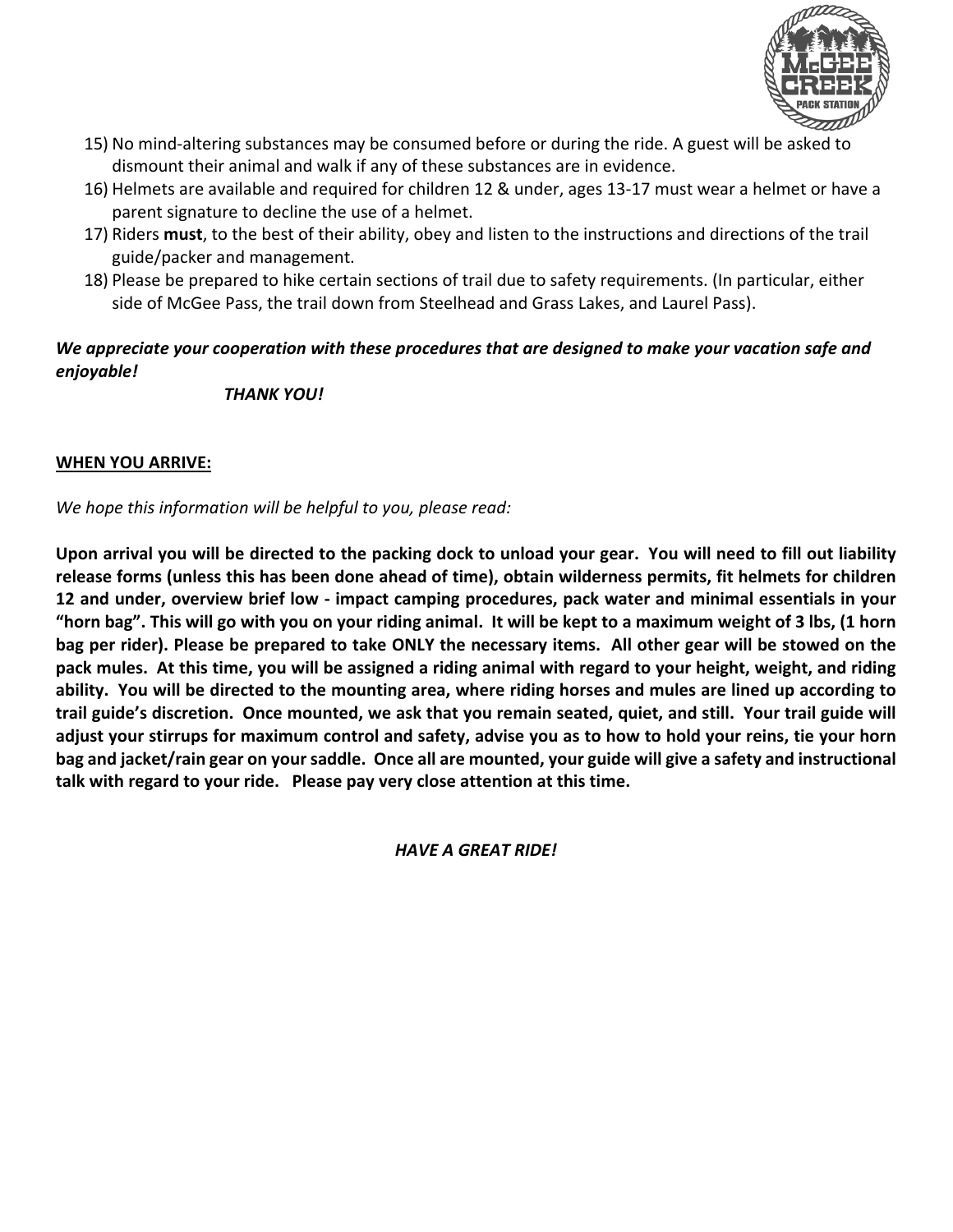

# **GENERAL INFORMATION**

*This information is provided to help you properly prepare for your wilderness vacation allowing you to fully enjoy your trip!*

- 1. **We request that you have your gear to the pack station at 5:00 p.m. the evening before your departure.** If you bring additional gear in the morning, it must be at the loading dock by 7:00 a.m.
- 2. Lodging and camping is available both before and after your trip in McGee Canyon, Crowley Lake, Mammoth Lakes, and Bishop. Please note, the pack station does not provide lodging or accommodations before or after your trip.
- 3. All gear is to be packed on the mules, except water, snacks, jacket, raingear, and camera which will go on your riding horse/mule. Horn bags will be provided but will be limited to 3 lbs. when on your riding animal. Please don't bring your own saddle bags. No backpacks/fanny packs will be allowed on your saddle animal.
- **4.** Each guest in assigned a riding horse or mule with regard to height, weight, and ability. **Our weight limit is 225 lbs.** We also have a height/weight ratio limit for riders. (BMI) Please note, due to trail conditions below Steelhead Lake, McGee Pass, and Laurel Pass, guests must be physically able to walk up to 1/2 mile of trail.
- 5. Though the Sierra is noted for good weather, please be prepared for possible inclement weather, and remember, nights at 10,000' level can get cold! Average temperatures' range from 30-45 degrees.
- 6. Plan to wear full length jeans, boots or close toed shoes, and a hat for the ride in and out.
- 7. PLEASE LEAVE YOUR DOGS AT HOME if you are riding! Unfortunately, most pets are not compatible with horses, mules, and rocky mountain trails.
- 8. Gratuities are accepted and are a personal choice.
- 9. **When packing your gear, plan on 150 lbs. per mule.** However, this weight depends on the bulk of your loads and therefore can vary. The packers will assure that your loads are packed to maximum efficiency, while ensuring the safety of all animals, and guests.
- 10. **For Full Service Trips (Traveling/Base Camps) guests are allowed 30 lbs. per person.** This weight includes sleeping bags/pads, fishing equipment, liquor, etc. You may bring your own tent if under 10 lbs. which will not be included in 30 lb. weight limit.
- 11. If your destination requires an overnight stay for your packers, you are charged for the pack mules necessary for stock feed and packer gear.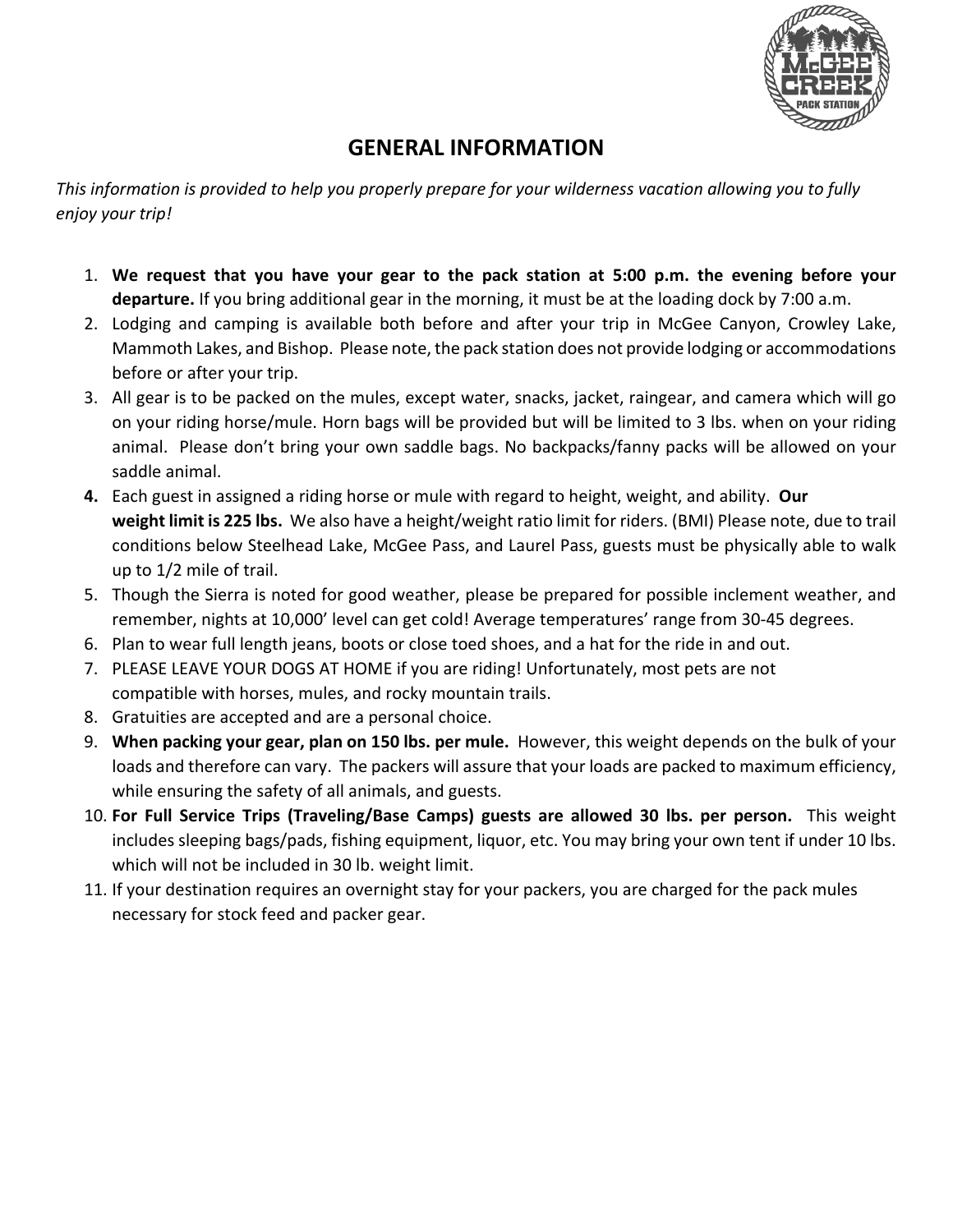

### **WHEN IT COMES TO PACKING…..***let us make a few suggestions:*

- Pack your personal gear, (clothing, etc.) in duffle bags (approx. 24' in length) for maximum space efficiency. Line the inside with large plastic bag to protect from rain. Same with sleeping bags
- Pack your cold foods, (meat, etc.) pre-frozen in ice chests with ice. Your other food items may be brought in the original grocery bags or in 18-gallon Rubbermaid type containers. We can repack any food in bear boxes and leave at your campsite for storage. Soft-sided coolers are best as they fit into most bear boxes.
- Place all cosmetics, soaps, medications, etc. into small plastic containers with close-fitting caps, THEN into sturdy resealable plastic storage bags. If anything breaks or bursts from altitude changes, the plastic bag contains the spill.
- When possible, it is a good idea to transfer alcoholic beverages to sturdy plastic bottles with wellfitting caps, it will save weight and protect against breakage.
- Be sure to protect all breakables and point them out to your packer.
- All saws, axes and knives MUST be in protective sheath covers. Fuels must be tightly packed so they will not leak.
- Please see **PACKING LIST** below.
- **Remember** try to minimize the weight of your dunnage by packaging only what you need and only the amount of any item you will need during your trip. This list is simply a suggestion and not all items may be required for your trip.

## **HOW ABOUT FISHING?**

- Fishing in the High Sierra can be both challenging and rewarding with the proper gear it can be one of the highlights of your trip, both for the novice and the experienced angler.
- **Please note that fishing licenses are NOT available at or near the pack station. Be sure to get one BEFORE you arrive for your adventure.**
- Be sure to have 2 lb. Test leader, No. 8-12 hooks, worms, crickets or power bait.
- We suggest the following flies: Colorado Renegade, Black Gnat, Mosquito, Yellow or Gray Hackle Peacock. Lures: Panther Martin, Meaps, Super Duper, Phoebe, Cast Master, and Rooster Tails.
- You must have your fishing rod in a metal or PVC rod case with Secure Ends (no longer then 3'). We cannot guarantee transport of poles in anything else.
- Remember, when cleaning your fish be sure to bury entrails. Do not discard in creeks or lakes.
- Catch and release methods are encouraged to help maintain the quality of fishing in the High Sierra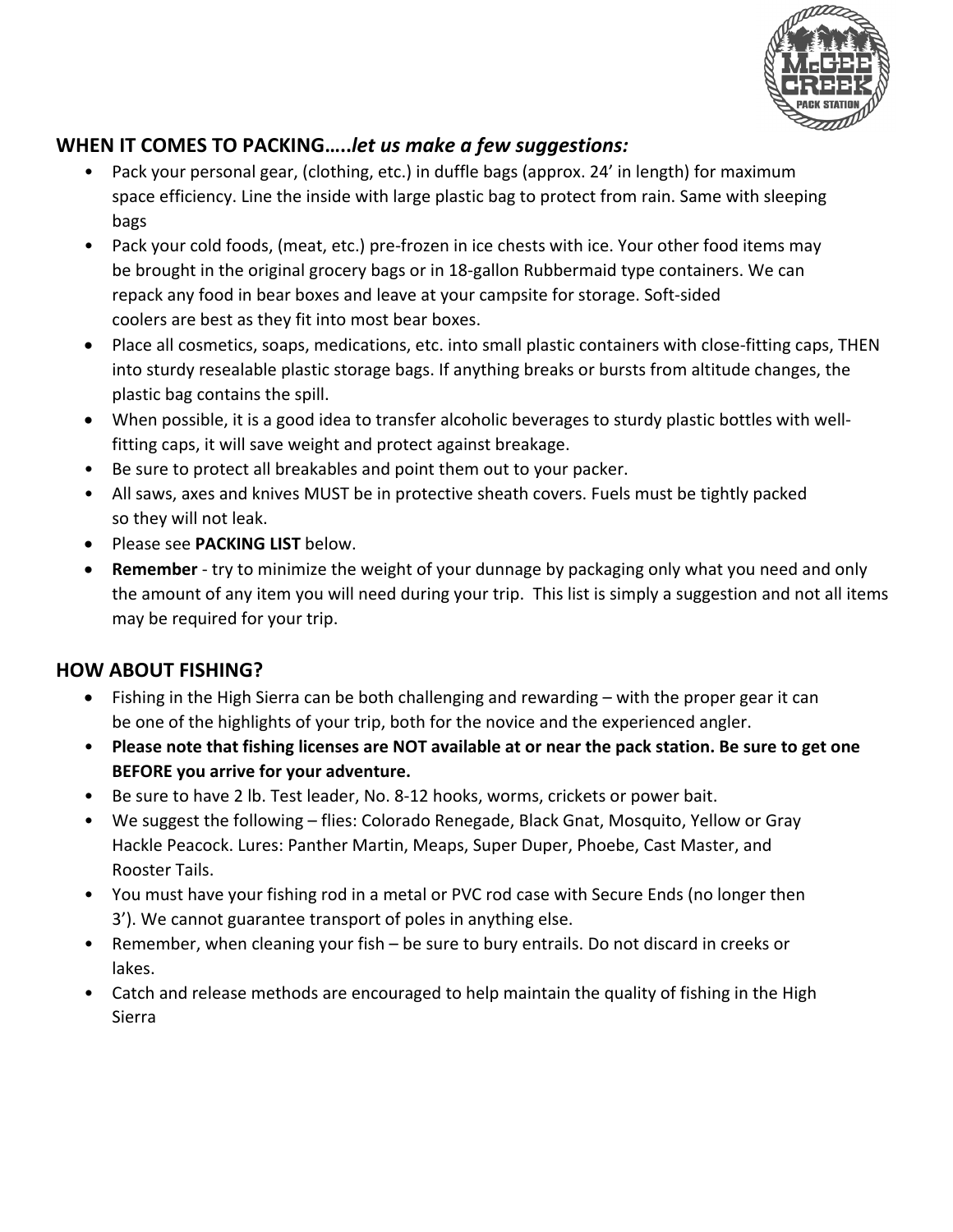

# **LASTLY, TRAIL AND CAMP ETIQUETTE:**

*"Gentle Use" is essential to enjoyment, safety, and conservation in the Wilderness. In conjunction with the U.S.F.S we ask that you observe the following:*

- NO SMOKING while on or near the horses and mules, or away from camp.
- When hiking, observe the right of way. When possible, stand to the downhill side of the trail.
- Don't short cut switchbacks.
- When packing out garbage, flatten and store in heavy duty plastic garbage bags. Do not bury trash! Plan ahead when packing, so as to minimize trash. Before leaving your campsite, take one last check for small pieces of trash. Pack everything out!
- Firearms use is not permitted except during legal hunting seasons.
- Be sure latrine is set-up at least 200' from lakes or streams, wet meadows & water sources. Latrine holes should be 4—6" deep. After use, replace dirt and duff (pine needles, pinecones, and leaves).
- Same for wash or rinse water. Don't wash anything with soap in the lakes and streams, even biodegradable soap.
- Cutting or defacing of live or dead standing trees, or construction of improvements such as fireplaces, bough beds, etc. is prohibited. Use only deadfall for campfires. Campfires are now prohibited in most locations.
- Respect the solitude of the wilderness.
- Most of all, remember that to continue to preserve our wilderness environments, we must leave as little trace of our passing as possible. You start by leaving your campsite cleaner than when you arrived, and by keeping it as close as possible to it's natural state. If treated this way, our National Forest Wilderness area can remain unspoiled for all to see and enjoy.